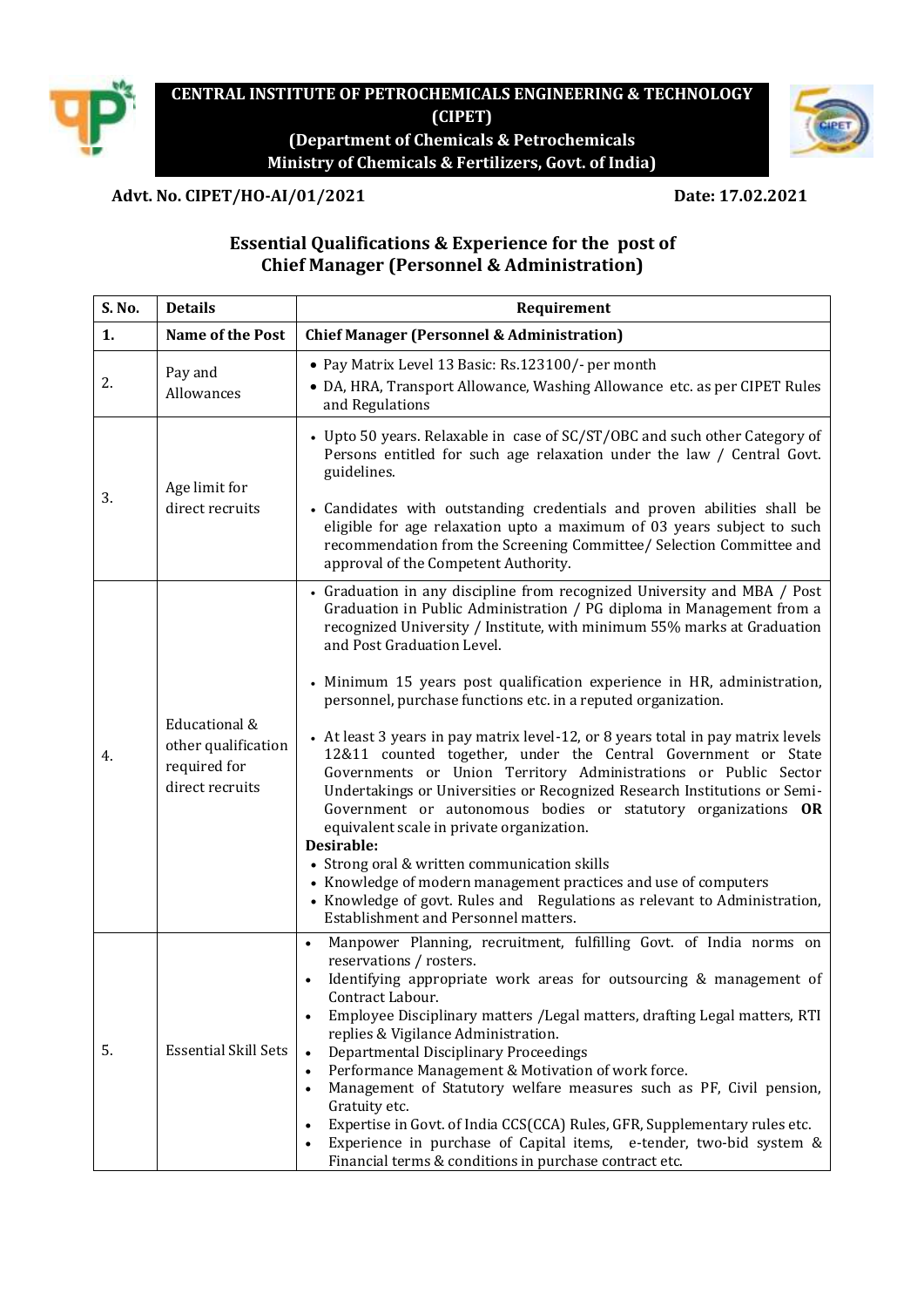

## **CENTRAL INSTITUTE OF PETROCHEMICALS ENGINEERING & TECHNOLOGY (CIPET) (Department of Chemicals & Petrochemicals Ministry of Chemicals & Fertilizers, Govt. of India)**

## **Advt. No. CIPET/HO-AI/01/2021 Date: 17.02.2021**

# **Essential Qualifications & Experience for the post of Manager (Personnel & Administration)**

| S. No. | <b>Details</b>                                                             | Requirement                                                                                                                                                                                                                                                                                                                                                                                                                                                                                                                                                                                                                                                                                                                                                                                                                                                                                                                                                                                                                                                                                                              |
|--------|----------------------------------------------------------------------------|--------------------------------------------------------------------------------------------------------------------------------------------------------------------------------------------------------------------------------------------------------------------------------------------------------------------------------------------------------------------------------------------------------------------------------------------------------------------------------------------------------------------------------------------------------------------------------------------------------------------------------------------------------------------------------------------------------------------------------------------------------------------------------------------------------------------------------------------------------------------------------------------------------------------------------------------------------------------------------------------------------------------------------------------------------------------------------------------------------------------------|
| 1.     | <b>Name of the Post</b>                                                    | <b>Manager (Personnel &amp; Administration)</b>                                                                                                                                                                                                                                                                                                                                                                                                                                                                                                                                                                                                                                                                                                                                                                                                                                                                                                                                                                                                                                                                          |
| 2.     | Pay and Allowances                                                         | • Pay Matrix Level 12 Basic: Rs.78800/- per month<br>• DA, HRA, Transport Allowance, Washing Allowance etc. as per CIPET<br><b>Rules and Regulations</b>                                                                                                                                                                                                                                                                                                                                                                                                                                                                                                                                                                                                                                                                                                                                                                                                                                                                                                                                                                 |
| 3.     | Age limit for direct<br>recruits                                           | • Upto 45 years. Relaxable in case of SC/ST/OBC and such other<br>Category of Persons entitled for such age relaxation under the law /<br>Central Govt. guidelines.<br>• Candidates with outstanding credentials and proven abilities shall be<br>eligible for age relaxation upto a maximum of 03 years subject to<br>such recommendation from the Screening Committee/Selection<br>Committee and approval of the Competent Authority.                                                                                                                                                                                                                                                                                                                                                                                                                                                                                                                                                                                                                                                                                  |
| 4.     | Educational<br>&<br>other qualification<br>required for direct<br>recruits | • Graduation in any discipline from recognized University and MBA /<br>Post Graduation in Public Administration/ PG diploma in<br>Management from a recognized University / Institute, with minimum<br>55% marks at Graduation and Post Graduation Level.<br>10<br>qualification<br>• Minimum<br>years post<br>experience in<br>HR.<br>administration, personnel, purchase functions etc. in a reputed<br>organization.<br>• At least 3 years experience in pay matrix level-11 or 8 years total<br>experience in pay matrix levels 11&10 counted together, under the<br>Central Government or State Governments or Union Territory<br>Administrations or Public Sector Undertakings or Universities or<br>Recognized Research Institutions or Semi- Government or<br>autonomous bodies or statutory organizations OR equivalent scale in<br>private organization.<br>Desirable:<br>• Strong oral & written communication skills<br>• Knowledge of modern management practices and use of computers<br>• Knowledge of govt. Rules and Regulations as relevant to<br>Administration, Establishment and Personnel matters. |
| 5.     | <b>Essential Skill Sets</b>                                                | Manpower Planning, recruitment, fulfilling Govt. of India norms on<br>$\bullet$<br>reservations / rosters.<br>Wage & Salary administration, Maintenance of service records and<br>Employee welfare schemes.<br>Contract Labour management, execution of contract agreements &<br>estate management.<br>Employee Disciplinary matters / legal matters, Performance<br>$\bullet$<br>Management, MIS etc.<br>GFR/Purchase of capital items for Central & Govt. organization.<br>$\bullet$<br>Maintenance of Service records, leave records and personal file.                                                                                                                                                                                                                                                                                                                                                                                                                                                                                                                                                               |